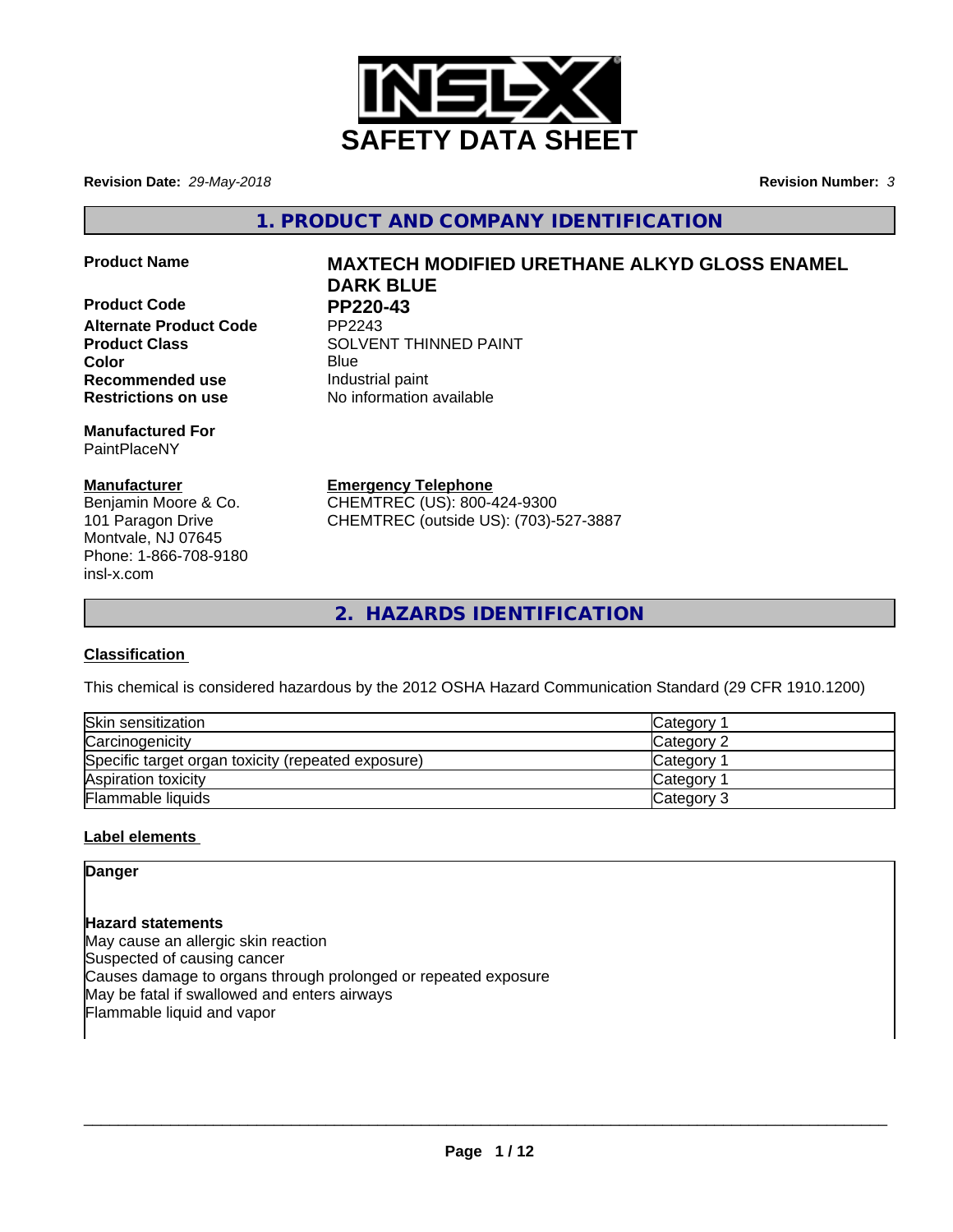#### \_\_\_\_\_\_\_\_\_\_\_\_\_\_\_\_\_\_\_\_\_\_\_\_\_\_\_\_\_\_\_\_\_\_\_\_\_\_\_\_\_\_\_\_\_\_\_\_\_\_\_\_\_\_\_\_\_\_\_\_\_\_\_\_\_\_\_\_\_\_\_\_\_\_\_\_\_\_\_\_\_\_\_\_\_\_\_\_\_\_\_\_\_ PP220-43 - **MAXTECH MODIFIED URETHANE ALKYD GLOSS ENAMEL DARK BLUE**



**Appearance** liquid

**Odor** solvent

## **Precautionary Statements - Prevention**

Obtain special instructions before use Do not handle until all safety precautions have been read and understood Use personal protective equipment as required Contaminated work clothing should not be allowed out of the workplace Wear protective gloves Do not breathe dust/fume/gas/mist/vapors/spray Wash face, hands and any exposed skin thoroughly after handling Do not eat, drink or smoke when using this product Keep away from heat, hot surfaces, sparks, open flames and other ignition sources. No smoking Keep container tightly closed Ground/bond container and receiving equipment Use explosion-proof electrical/ventilating/lighting/equipment Use only non-sparking tools Take precautionary measures against static discharge

## **Precautionary Statements - Response**

IF exposed or concerned: Get medical advice/attention **Skin** If skin irritation or rash occurs: Get medical advice/attention Wash contaminated clothing before reuse IF ON SKIN (or hair): Remove/Take off immediately all contaminated clothing. Rinse skin with water/shower **Ingestion** IF SWALLOWED: Immediately call a POISON CENTER or doctor/physician Do NOT induce vomiting **Fire** In case of fire: Use CO2, dry chemical, or foam for extinction

## **Precautionary Statements - Storage**

Store locked up Store in a well-ventilated place. Keep cool

## **Precautionary Statements - Disposal**

Dispose of contents/container to an approved waste disposal plant

## **Hazards not otherwise classified (HNOC)**

Rags, steel wool or waste soaked with this product may spontaneously catch fire if improperly discarded

## **Other information**

No information available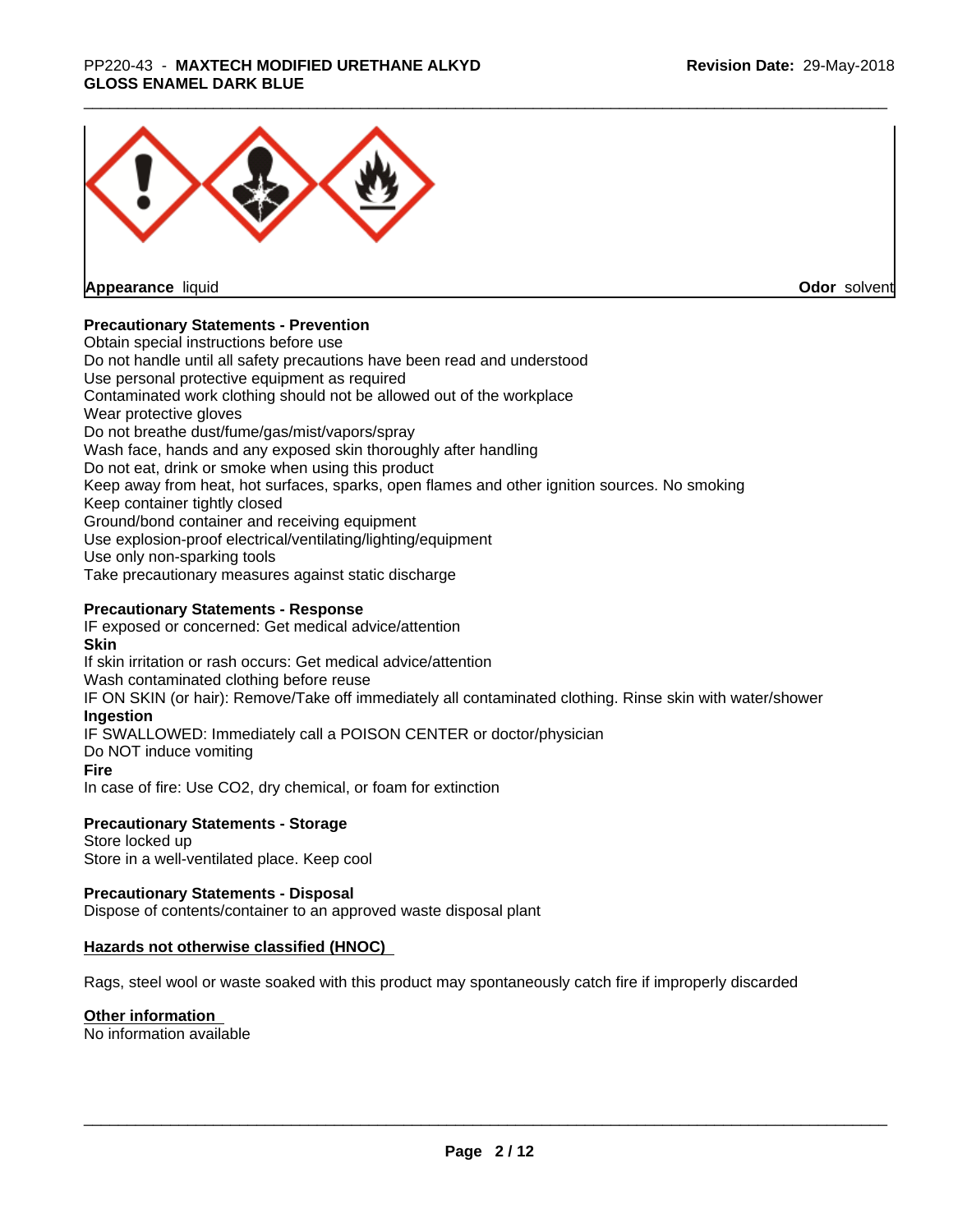# **3. COMPOSITION/INFORMATION ON INGREDIENTS**

| <b>Chemical name</b>                         | <b>CAS No.</b> | Weight-% |
|----------------------------------------------|----------------|----------|
| Stoddard solvent                             | 8052-41-3      | 30       |
| Kaolin                                       | 1332-58-7      | 15       |
| Titanium dioxide                             | 13463-67-7     |          |
| Hydrotreated heavy naphtha, petroleum        | 64742-48-9     |          |
| Solvent naphtha, petroleum, medium aliphatic | 64742-88-7     |          |
| Distillates, petroleum, hydrotreated light   | 64742-47-8     |          |
| Cobalt bis(2-ethylhexanoate)                 | 136-52-7       | 0.5      |
| Methyl ethyl ketoxime                        | $96 - 29 - 7$  | 0.5      |
| Ethyl benzene                                | $100 - 41 - 4$ | 0.5      |

|                                                  | 4. FIRST AID MEASURES                                                                                                                                                                                                               |
|--------------------------------------------------|-------------------------------------------------------------------------------------------------------------------------------------------------------------------------------------------------------------------------------------|
| <b>General Advice</b>                            | If symptoms persist, call a physician. Show this safety data sheet to the doctor in<br>attendance.                                                                                                                                  |
| <b>Eye Contact</b>                               | Immediately flush with plenty of water. After initial flushing, remove any contact<br>lenses and continue flushing for at least 15 minutes. Keep eye wide open while<br>rinsing. If symptoms persist, call a physician.             |
| <b>Skin Contact</b>                              | Wash off immediately with soap and plenty of water while removing all<br>contaminated clothes and shoes. If skin irritation persists, call a physician. Wash<br>clothing before reuse. Destroy contaminated articles such as shoes. |
| <b>Inhalation</b>                                | Move to fresh air. If symptoms persist, call a physician.<br>If not breathing, give artificial respiration. Call a physician immediately.                                                                                           |
| Ingestion                                        | Clean mouth with water and afterwards drink plenty of water. Do not induce<br>vomiting without medical advice. Never give anything by mouth to an unconscious<br>person. Consult a physician.                                       |
| <b>Protection Of First-Aiders</b>                | Use personal protective equipment.                                                                                                                                                                                                  |
| <b>Most Important</b><br><b>Symptoms/Effects</b> | May cause allergic skin reaction.                                                                                                                                                                                                   |
| <b>Notes To Physician</b>                        | Treat symptomatically.                                                                                                                                                                                                              |

# **5. FIRE-FIGHTING MEASURES**

| <b>Suitable Extinguishing Media</b>                                    | Foam, dry powder or water. Use extinguishing measures<br>that are appropriate to local circumstances and the<br>surrounding environment.     |
|------------------------------------------------------------------------|----------------------------------------------------------------------------------------------------------------------------------------------|
| <b>Protective Equipment And Precautions For</b><br><b>Firefighters</b> | As in any fire, wear self-contained breathing apparatus<br>pressure-demand, MSHA/NIOSH (approved or equivalent)<br>and full protective gear. |
| <b>Specific Hazards Arising From The Chemical</b>                      | Combustible material. Closed containers may rupture if<br>exposed to fire or extreme heat. Keep product and empty                            |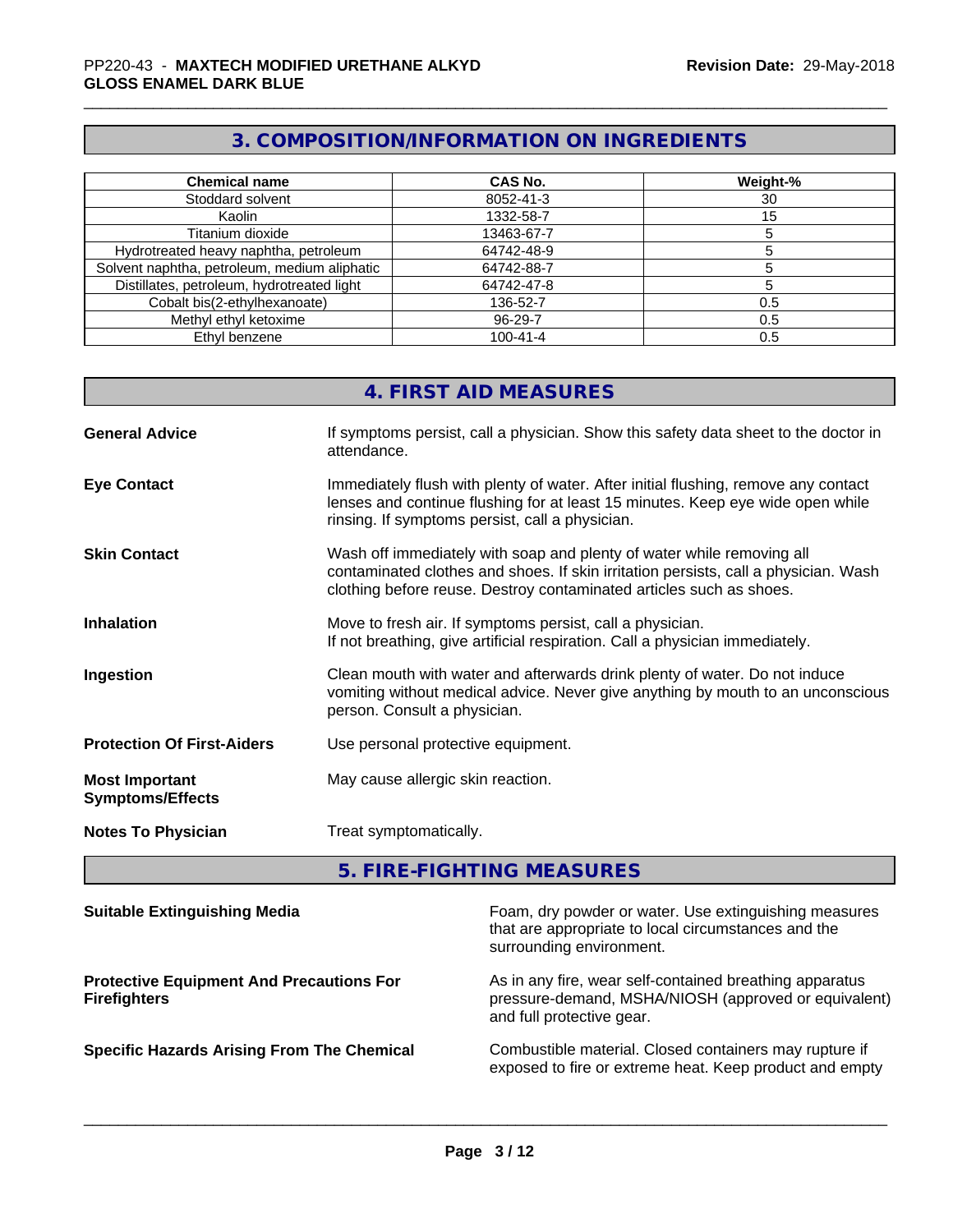|                                                                                  | container away from heat and sources of ignition. Thermal<br>decomposition can lead to release of irritating gases and<br>vapors. |
|----------------------------------------------------------------------------------|-----------------------------------------------------------------------------------------------------------------------------------|
| <b>Sensitivity To Mechanical Impact</b>                                          | No                                                                                                                                |
| <b>Sensitivity To Static Discharge</b>                                           | Yes                                                                                                                               |
| <b>Flash Point Data</b><br>Flash Point (°F)<br>Flash Point (°C)<br><b>Method</b> | 104<br>40<br><b>PMCC</b>                                                                                                          |
| <b>Flammability Limits In Air</b>                                                |                                                                                                                                   |
| Lower flammability limit:<br><b>Upper flammability limit:</b>                    | Not available<br>Not available                                                                                                    |
| Health: 1<br><b>Flammability: 2</b><br><b>NFPA</b>                               | <b>Instability: 0</b><br><b>Special: Not Applicable</b>                                                                           |
| <b>NFPA Legend</b><br>0 - Not Hazardous                                          |                                                                                                                                   |

- 1 Slightly
- 2 Moderate
- 3 High
- 4 Severe

*The ratings assigned are only suggested ratings, the contractor/employer has ultimate responsibilities for NFPA ratings where this system is used.*

*Additional information regarding the NFPA rating system is available from the National Fire Protection Agency (NFPA) at www.nfpa.org.*

## **6. ACCIDENTAL RELEASE MEASURES**

| <b>Personal Precautions</b>      | Use personal protective equipment. Remove all sources of ignition.                                                                                                                                                                                                                                                                                                                            |
|----------------------------------|-----------------------------------------------------------------------------------------------------------------------------------------------------------------------------------------------------------------------------------------------------------------------------------------------------------------------------------------------------------------------------------------------|
| <b>Other Information</b>         | Prevent further leakage or spillage if safe to do so. Do not allow material to<br>contaminate ground water system. Prevent product from entering drains. Do not<br>flush into surface water or sanitary sewer system. Local authorities should be<br>advised if significant spillages cannot be contained.                                                                                    |
| <b>Environmental precautions</b> | See Section 12 for additional Ecological Information.                                                                                                                                                                                                                                                                                                                                         |
| <b>Methods for Cleaning Up</b>   | Dam up. Soak up with inert absorbent material. Pick up and transfer to properly<br>labeled containers. Clean contaminated surface thoroughly.                                                                                                                                                                                                                                                 |
|                                  | 7. HANDLING AND STORAGE                                                                                                                                                                                                                                                                                                                                                                       |
| <b>Handling</b>                  | Use only in area provided with appropriate exhaust ventilation. Do not breathe<br>vapors or spray mist. Wear personal protective equipment. Take precautionary<br>measures against static discharges. To avoid ignition of vapors by static electricity<br>discharge, all metal parts of the equipment must be grounded. Keep away from<br>open flames, hot surfaces and sources of ignition. |

**Storage** Keep containers tightly closed in a dry, cool and well-ventilated place. Keep away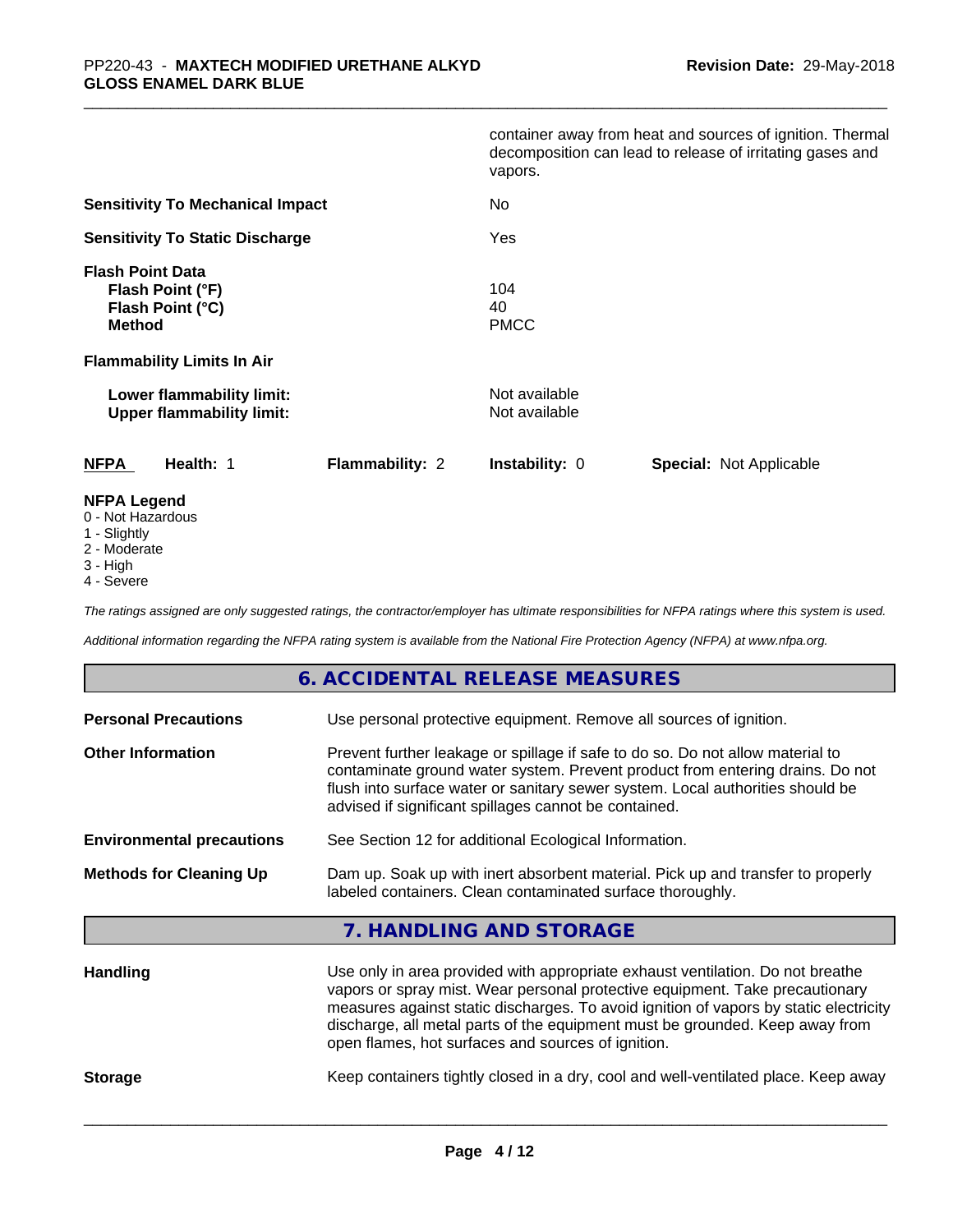from heat. Keep away from open flames, hot surfaces and sources of ignition. Keep in properly labeled containers. Keep out of the reach of children.

 **DANGER** - Rags, steel wool or waste soaked with this product may spontaneously catch fire if improperly discarded. Immediately after use, place rags, steel wool or waste in a sealed water-filled metal container.

**Incompatible Materials Incompatible with strong acids and bases and strong oxidizing agents.** 

## **8. EXPOSURE CONTROLS / PERSONAL PROTECTION**

#### **Exposure Limits**

| <b>Chemical name</b> | <b>ACGIH TLV</b>          | <b>OSHA PEL</b>              |
|----------------------|---------------------------|------------------------------|
| Stoddard solvent     | 100 ppm $-$ TWA           | 500 ppm - TWA                |
|                      |                           | 2900 mg/m <sup>3</sup> - TWA |
| Kaolin               | 2 mg/m <sup>3</sup> - TWA | 15 mg/m $3$ - TWA            |
|                      |                           | $5 \text{ mg/m}^3$ - TWA     |
| Titanium dioxide     | 10 mg/m $3$ - TWA         | 15 mg/m $3$ - TWA            |
| Ethyl benzene        | 20 ppm - TWA              | 100 ppm $-$ TWA              |
|                      |                           | 435 mg/m <sup>3</sup> - TWA  |

#### **Legend**

ACGIH - American Conference of Governmental Industrial Hygienists Exposure Limits OSHA - Occupational Safety & Health Administration Exposure Limits N/E - Not Established

**Engineering Measures** Ensure adequate ventilation, especially in confined areas.

**Personal Protective Equipment**

| <b>Eye/Face Protection</b><br><b>Skin Protection</b><br><b>Respiratory Protection</b> | Safety glasses with side-shields.<br>Long sleeved clothing. Protective gloves.<br>In operations where exposure limits are exceeded, use a NIOSH approved<br>respirator that has been selected by a technically qualified person for the specific<br>work conditions. When spraying the product or applying in confined areas, wear a<br>NIOSH approved respirator specified for paint spray or organic vapors. |
|---------------------------------------------------------------------------------------|----------------------------------------------------------------------------------------------------------------------------------------------------------------------------------------------------------------------------------------------------------------------------------------------------------------------------------------------------------------------------------------------------------------|
| <b>Hygiene Measures</b>                                                               | Avoid contact with skin, eyes and clothing. Remove and wash contaminated<br>clothing before re-use. Wash thoroughly after handling. When using do not eat,<br>drink or smoke.                                                                                                                                                                                                                                  |

## **9. PHYSICAL AND CHEMICAL PROPERTIES**

**Appearance** liquid **Density (lbs/gal)** 8.45 - 8.55 **Specific Gravity** 1.01 - 1.03

**Odor** solvent **Odor Threshold** No information available **pH** No information available **Viscosity (cps)**  $\blacksquare$  No information available<br> **Solubility (ies)** Solubility (ies) **Solubility(ies)** No information available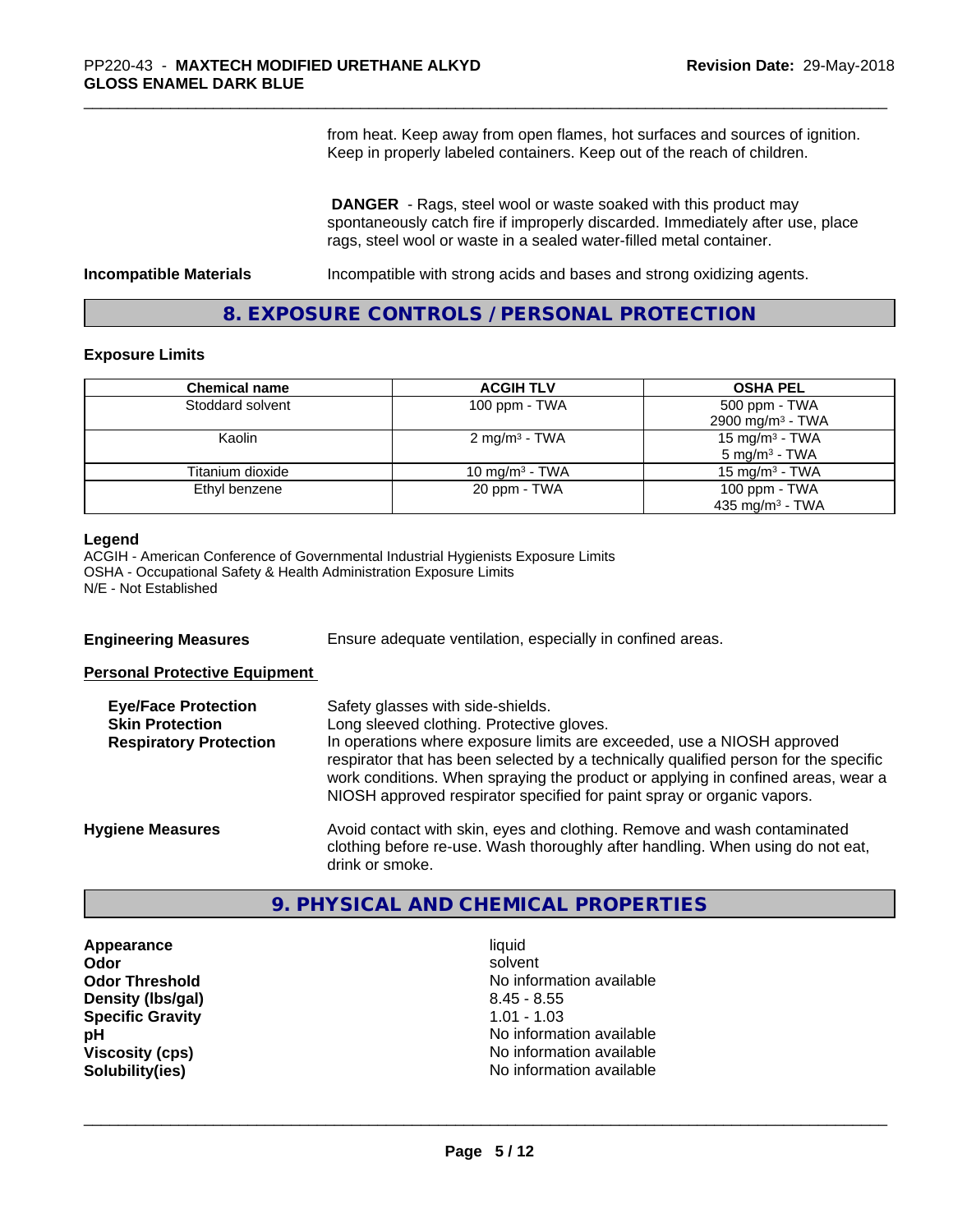**Water solubility**<br> **Evaporation Rate**<br> **Evaporation Rate**<br> **Evaporation Rate Vapor** pressure @20 °C (kPa) **Vapor density**<br> **We Solids**<br>
We Solids
2019<br>
We Solid Solid Solid Solid Solid Solid Solid Solid Solid Solid Solid Solid Solid Solid Solid Solid Solid Solid Solid Solid Solid Solid Solid Solid Solid Solid Solid Solid Solid **Wt. % Solids** 60 - 70<br> **Vol. % Solids** 60 - 70<br> **Vol. % Solids** 50 - 60 **Vol. % Solids Wt. % Volatiles** 30 - 40 **Vol. % Volatiles** 40 - 50 **VOC Regulatory Limit (g/L)** <340 **Boiling Point (°F)** 279 **Boiling Point (°C)** 137 **Freezing Point (°F)** No information available **Freezing Point (°C)**<br> **Flash Point (°F)**<br> **Flash Point (°F)**<br> **Point (°F)**<br> **Point (°F)**<br> **Point (°F)**<br> **Point (°F) Flash Point (°F) Flash Point (°C)** 40 **Method** PMCC **Flammability (solid, gas)** Not applicable **Upper flammability limit:** No information available **Lower flammability limit:** No information available **Autoignition Temperature (°F)** No information available **Autoignition Temperature (°C)** No information available **Decomposition Temperature (°F)** No information available **Decomposition Temperature (°C)** No information available **Partition coefficient** No information available

No information available<br>No information available

# **10. STABILITY AND REACTIVITY**

| <b>Reactivity</b>                       | Not Applicable                                                                           |
|-----------------------------------------|------------------------------------------------------------------------------------------|
| <b>Chemical Stability</b>               | Stable under normal conditions. Hazardous polymerisation<br>does not occur.              |
| <b>Conditions to avoid</b>              | Keep away from open flames, hot surfaces, static<br>electricity and sources of ignition. |
| <b>Incompatible Materials</b>           | Incompatible with strong acids and bases and strong<br>oxidizing agents.                 |
| <b>Hazardous Decomposition Products</b> | Thermal decomposition can lead to release of irritating<br>gases and vapors.             |
| Possibility of hazardous reactions      | None under normal conditions of use.                                                     |

**11. TOXICOLOGICAL INFORMATION**

## **Product Information**

## **Information on likely routes of exposure**

**Principal Routes of Exposure** Eye contact, skin contact and inhalation.

**Acute Toxicity**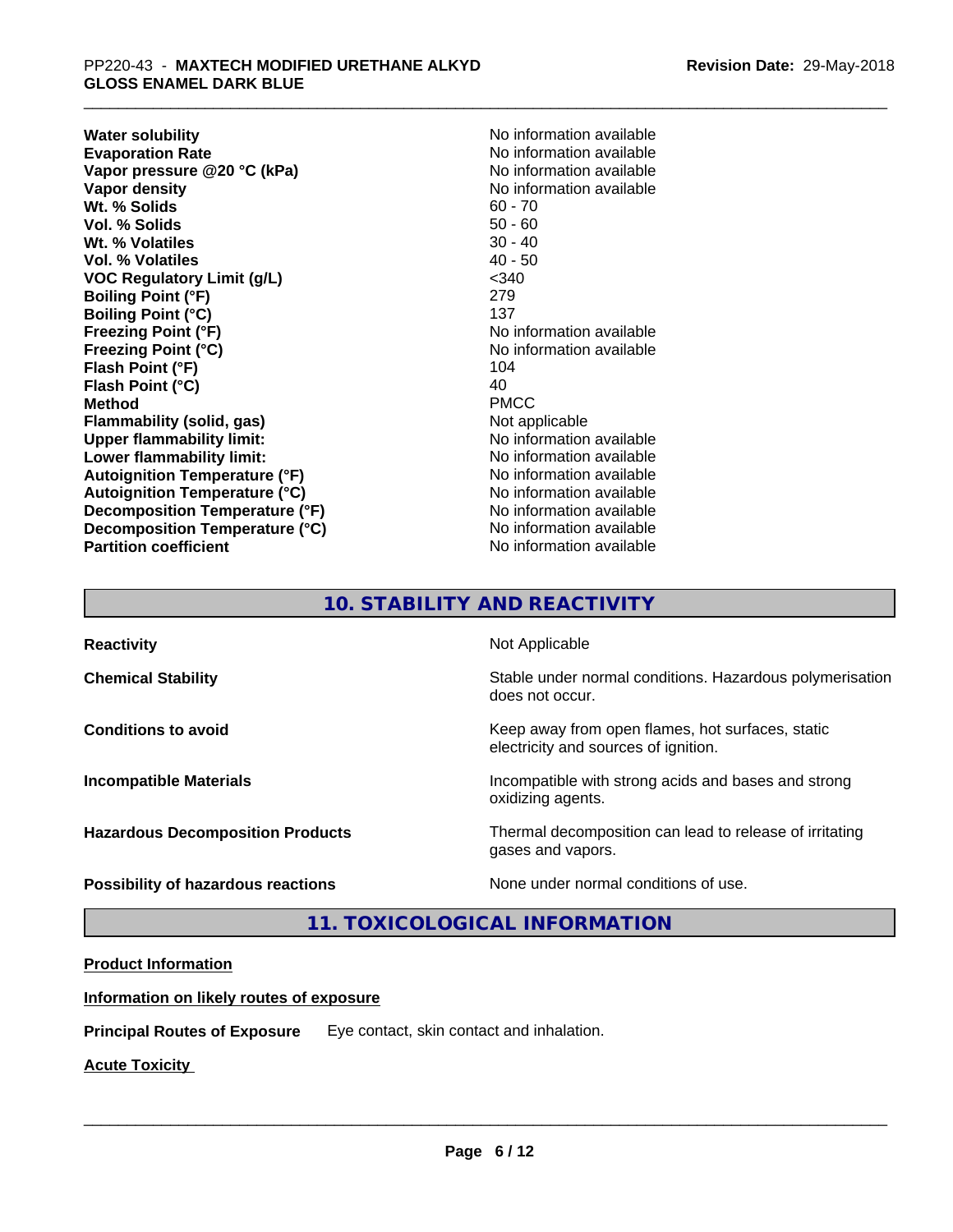| <b>Product Information</b>                             | Repeated or prolonged exposure to organic solvents may lead to permanent brain<br>and nervous system damage. Intentional misuse by deliberately concentrating and<br>inhaling vapors may be harmful or fatal.                        |
|--------------------------------------------------------|--------------------------------------------------------------------------------------------------------------------------------------------------------------------------------------------------------------------------------------|
|                                                        | Symptoms related to the physical, chemical and toxicological characteristics                                                                                                                                                         |
| <b>Symptoms</b>                                        | No information available.                                                                                                                                                                                                            |
|                                                        | Delayed and immediate effects as well as chronic effects from short and long-term exposure                                                                                                                                           |
| Eye contact                                            | Contact with eyes may cause irritation.                                                                                                                                                                                              |
| <b>Skin contact</b>                                    | May cause skin irritation and/or dermatitis. Prolonged skin contact may defat the<br>skin and produce dermatitis.                                                                                                                    |
| Ingestion                                              | Ingestion may cause irritation to mucous membranes. Small amounts of this<br>product aspirated into the respiratory system during ingestion or vomiting may<br>cause mild to severe pulmonary injury, possibly progressing to death. |
| <b>Inhalation</b>                                      | High vapor / aerosol concentrations are irritating to the eyes, nose, throat and<br>lungs and may cause headaches, dizziness, drowsiness, unconsciousness, and<br>other central nervous system effects.                              |
| <b>Sensitization</b>                                   | May cause an allergic skin reaction.                                                                                                                                                                                                 |
| <b>Neurological Effects</b>                            | No information available.                                                                                                                                                                                                            |
| <b>Mutagenic Effects</b>                               | No information available.                                                                                                                                                                                                            |
| <b>Reproductive Effects</b>                            | No information available.                                                                                                                                                                                                            |
| <b>Developmental Effects</b>                           | No information available.                                                                                                                                                                                                            |
| <b>Target organ effects</b>                            | No information available.                                                                                                                                                                                                            |
| <b>STOT - repeated exposure</b>                        | Causes damage to organs through prolonged or repeated exposure if inhaled.<br>No information available.                                                                                                                              |
| <b>STOT - single exposure</b><br>Other adverse effects | No information available.                                                                                                                                                                                                            |
| <b>Aspiration Hazard</b>                               | May be harmful if swallowed and enters airways. Small amounts of this product<br>aspirated into the respiratory system during ingestion or vomiting may cause mild<br>to severe pulmonary injury, possibly progressing to death.     |
| <b>Numerical measures of toxicity</b>                  |                                                                                                                                                                                                                                      |
|                                                        | The following values are calculated based on chapter 3.1 of the GHS document                                                                                                                                                         |
| <b>ATEmix (oral)</b><br><b>ATEmix (dermal)</b>         | 104275 mg/kg<br>67622 mg/kg                                                                                                                                                                                                          |
| <b>Component Information</b>                           |                                                                                                                                                                                                                                      |
| <b>Acute Toxicity</b>                                  |                                                                                                                                                                                                                                      |

Stoddard solvent LD50 Oral: > 5,000 mg/kg (Rat) LD50 Dermal: > 3160 mg/kg (Rabbit) LC50 Inhalation (Vapor): > 6.1 mg/L (Rat) Kaolin LD50 Oral: > 5000 mg/kg (Rat) Titanium dioxide LD50 Oral: > 10000 mg/kg (Rat) Hydrotreated heavy naphtha, petroleum LD50 Oral: > 5,000 mg/kg (Rat) vendor data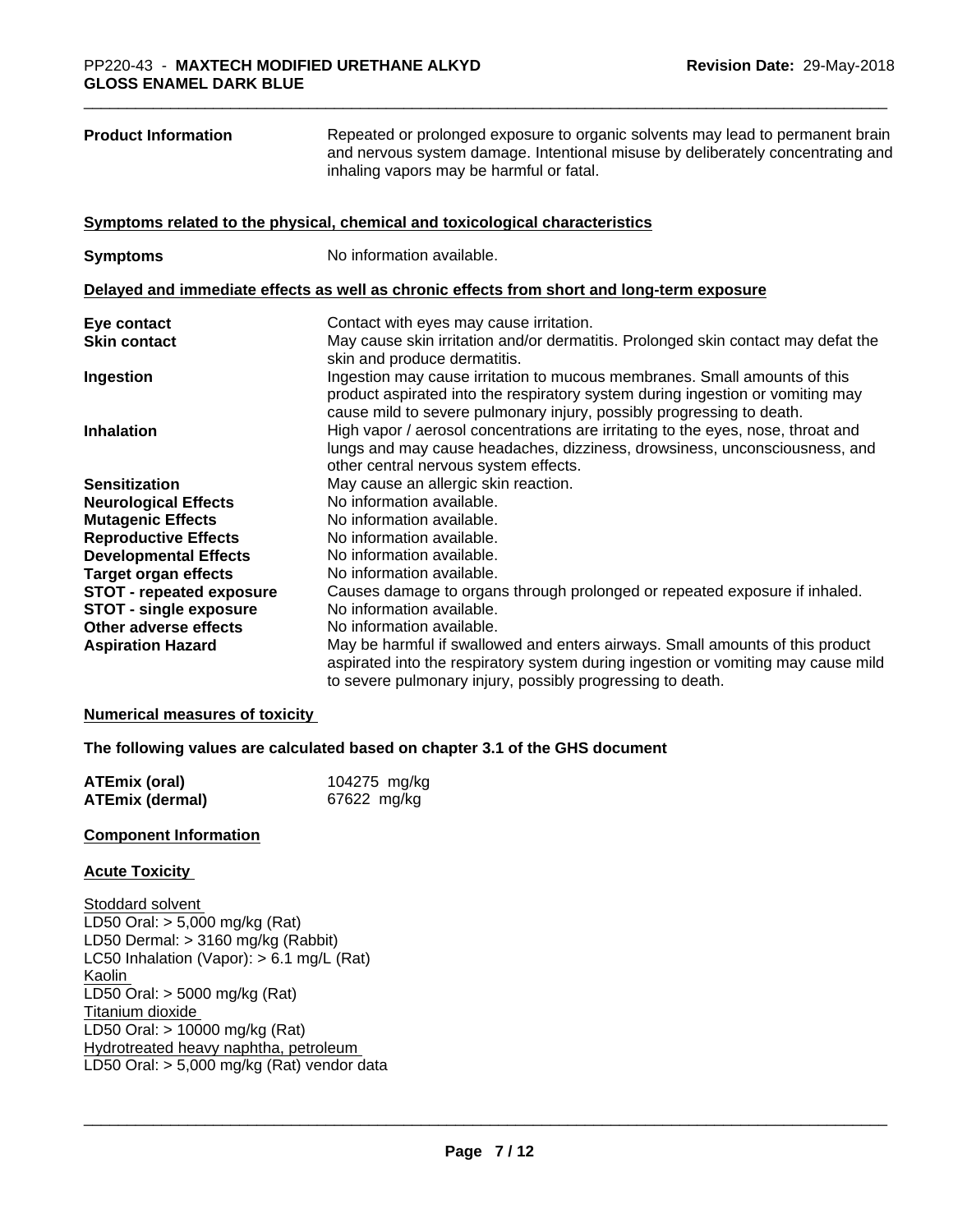LD50 Dermal: > 3,160 mg/kg (Rabbit) Solvent naphtha, petroleum, medium aliphatic LD50 Oral: > 6240 mg/kg (Rat) LD50 Dermal: > 3120 mg/kg (Rabbit) LC50 Inhalation (Vapor): 1400 ppm (Rat, 4 hr.) Distillates, petroleum, hydrotreated light LD50 Oral: > 5,000 mg/kg (Rat) LD50 Dermal: > 3,000 mg/kg (Rabbit) Methyl ethyl ketoxime LD50 Oral: 930 mg/kg (Rat) LD50 Dermal: 200 µL/kg (Rabbit) LC50 Inhalation (Vapor): > 4.8 mg/L (Rat) Ethyl benzene LD50 Oral: mg/kg (Rat) LD50 Dermal: > mg/kg (Rabbit) LC50 Inhalation (Vapor): mg/m<sup>3</sup> (Rat, 2 hr.)

#### **Carcinogenicity**

*The information below indicateswhether each agency has listed any ingredient as a carcinogen:.*

| <b>Chemical name</b>         | <b>IARC</b>         | <b>NTP</b> | <b>OSHA</b> |
|------------------------------|---------------------|------------|-------------|
|                              | 2B - Possible Human |            | Listed      |
| Titanium dioxide             | Carcinogen          |            |             |
|                              | 2B - Possible Human |            | Listed      |
| Cobalt bis(2-ethylhexanoate) | Carcinogen          |            |             |
|                              | 2B - Possible Human |            | Listed      |
| l Ethvl benzene              | Carcinogen          |            |             |

• Although IARC has classified titanium dioxide as possibly carcinogenic to humans (2B), their summary concludes: "No significant exposure to titanium dioxide is thought to occur during the use of products in which titanium dioxide is bound to other materials, such as paint."

• Cobalt and cobalt compounds are listed as possible human carcinogens by IARC (2B). However, there is inadequate evidence of the carcinogenicity of cobalt and cobalt compounds in humans.

#### **Legend**

IARC - International Agency for Research on Cancer NTP - National Toxicity Program OSHA - Occupational Safety & Health Administration

**12. ECOLOGICAL INFORMATION**

## **Ecotoxicity Effects**

The environmental impact of this product has not been fully investigated.

## **Product Information**

## **Acute Toxicity to Fish**

No information available

#### **Acute Toxicity to Aquatic Invertebrates**

No information available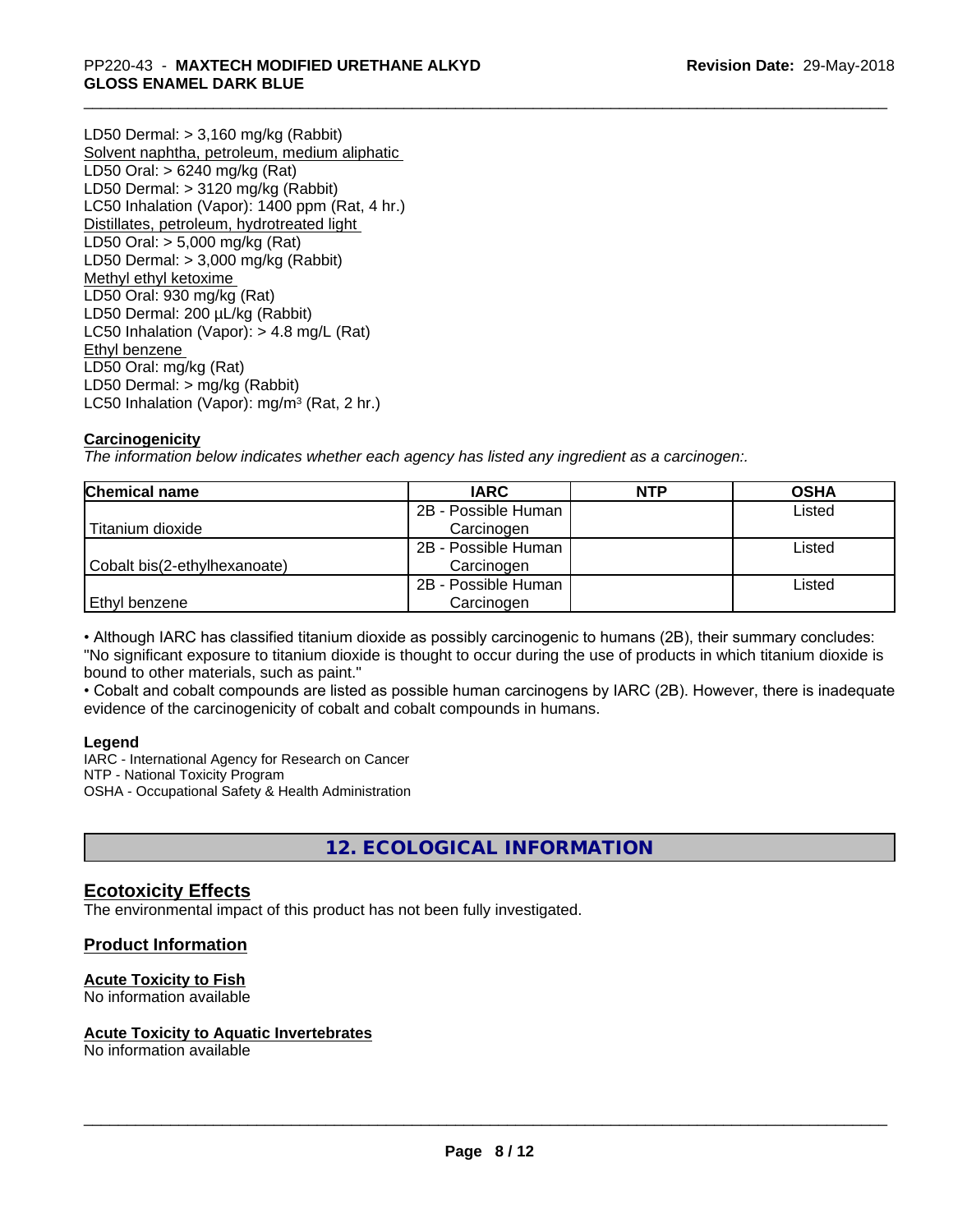#### **Acute Toxicity to Aquatic Plants**

No information available

#### **Persistence / Degradability**

No information available.

#### **Bioaccumulation**

No information available.

#### **Mobility in Environmental Media**

No information available.

#### **Ozone**

No information available

#### **Component Information**

#### **Acute Toxicity to Fish**

Titanium dioxide  $\overline{\text{LC50:}}$  > 1000 mg/L (Fathead Minnow - 96 hr.) Methyl ethyl ketoxime LC50: 48 mg/L (Bluegill sunfish - 96 hr.) Ethyl benzene LC50: 12.1 mg/L (Fathead Minnow - 96 hr.)

#### **Acute Toxicity to Aquatic Invertebrates**

Methyl ethyl ketoxime EC50: 750 mg/L (Daphnia magna - 48 hr.) Ethyl benzene EC50: 1.8 mg/L (Daphnia magna - 48 hr.)

#### **Acute Toxicity to Aquatic Plants**

Ethyl benzene EC50: 4.6 mg/L (Green algae (Scenedesmus subspicatus), 72 hrs.)

|                                | 13. DISPOSAL CONSIDERATIONS                                                                                                                                                                                               |
|--------------------------------|---------------------------------------------------------------------------------------------------------------------------------------------------------------------------------------------------------------------------|
| <b>Waste Disposal Method</b>   | Dispose of in accordance with federal, state, and local regulations. Local<br>requirements may vary, consult your sanitation department or state-designated<br>environmental protection agency for more disposal options. |
| <b>Empty Container Warning</b> | Emptied containers may retain product residue. Follow label warnings even after<br>container is emptied. Residual vapors may explode on ignition.                                                                         |
|                                |                                                                                                                                                                                                                           |

**14. TRANSPORT INFORMATION**

**DOT**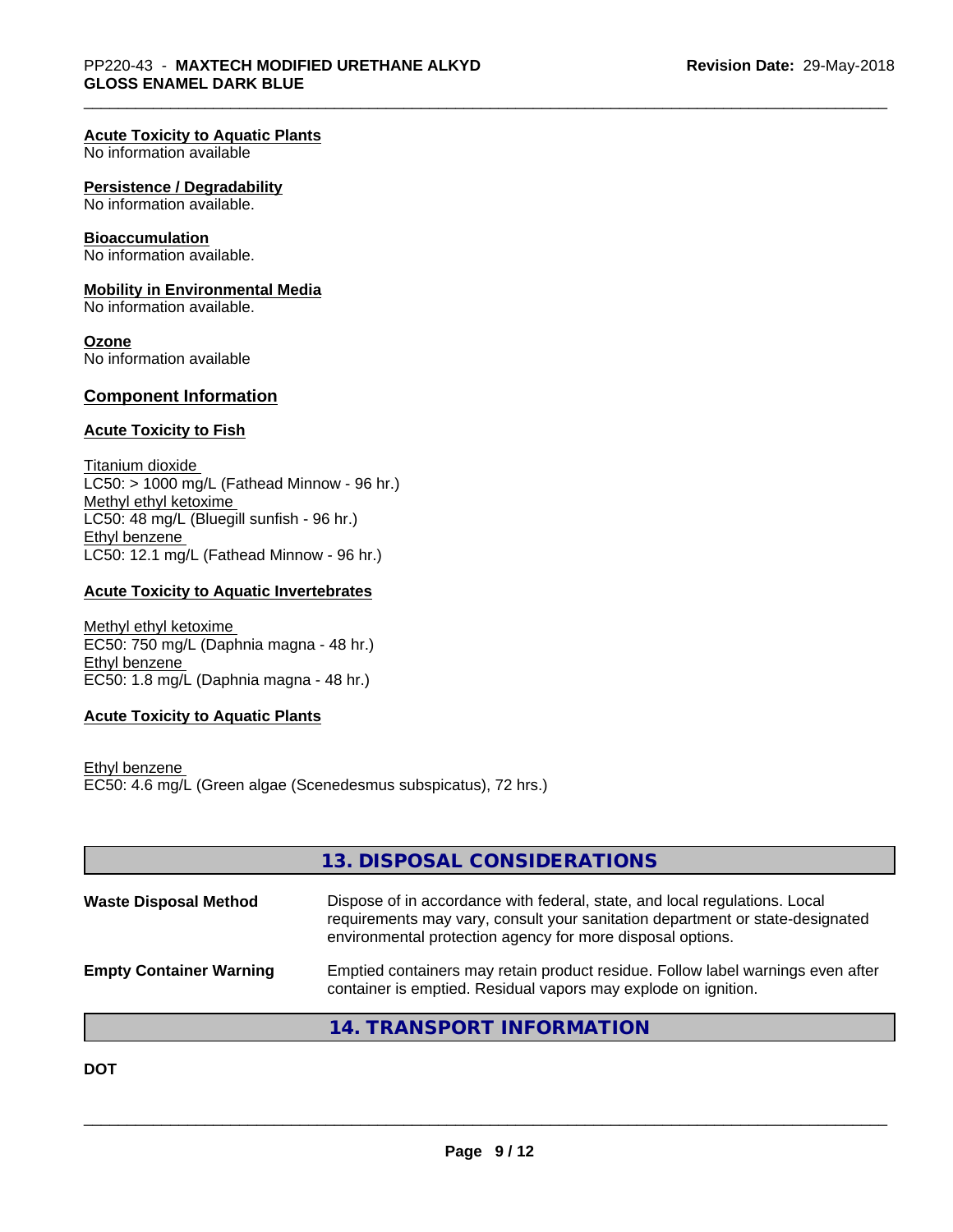| <b>Proper Shipping Name</b> | PAINT                                                                         |
|-----------------------------|-------------------------------------------------------------------------------|
| <b>Hazard class</b>         |                                                                               |
| UN-No.                      | UN1263                                                                        |
| <b>Packing Group</b>        | Ш                                                                             |
| <b>Description</b>          | UN1263, PAINT, 3, III, Marine Pollutant (Stoddard solvent, Hydrotreated heavy |
|                             | naphtha, petroleum, Solvent naphtha, petroleum, medium aliphatic)             |

In the US this material may be reclassified as a Combustible Liquid and is not regulated in containers of less than 119 gallons (450 liters) via surface transportation (refer to 49CFR173.120(b)(2) for further information).

| ICAO / IATA | Contact the preparer for further information. |
|-------------|-----------------------------------------------|
|             |                                               |

**IMDG / IMO** Contact the preparer for further information.

**15. REGULATORY INFORMATION**

## **International Inventories**

| <b>TSCA: United States</b> | Yes - All components are listed or exempt. |
|----------------------------|--------------------------------------------|
| <b>DSL: Canada</b>         | Yes - All components are listed or exempt. |

## **Federal Regulations**

#### **SARA 311/312 hazardous categorization**

| Acute health hazard               | Yes |
|-----------------------------------|-----|
| Chronic Health Hazard             | Yes |
| Fire hazard                       | Yes |
| Sudden release of pressure hazard | Nο  |
| Reactive Hazard                   | N٥  |

## **SARA 313**

Section 313 of Title III of the Superfund Amendments and Reauthorization Act of 1986 (SARA). This product contains a chemical or chemicals which are subject to the reporting requirements of the Act and Title 40 of the Code of Federal Regulations, Part 372:

| <b>Chemical name</b>                                                                                                    | CAS No.        | Weight-% | <b>CERCLA/SARA 313</b><br>(de minimis concentration) |
|-------------------------------------------------------------------------------------------------------------------------|----------------|----------|------------------------------------------------------|
| Ethyl benzene                                                                                                           | $100 - 41 - 4$ | 0.5      | 0.1                                                  |
| Clean Air Act, Section 112 Hazardous Air Pollutants (HAPs) (see 40 CFR 61)<br>This product contains the following HAPs: |                |          |                                                      |
| <b>Chemical name</b>                                                                                                    | CAS No.        | Weight-% | <b>Hazardous Air Pollutant</b><br>(HAP)              |
| Ethyl benzene                                                                                                           | $100 - 41 - 4$ | 0.5      | Listed                                               |
| <b>US State Regulations</b>                                                                                             |                |          |                                                      |
| <b>California Proposition 65</b>                                                                                        |                |          |                                                      |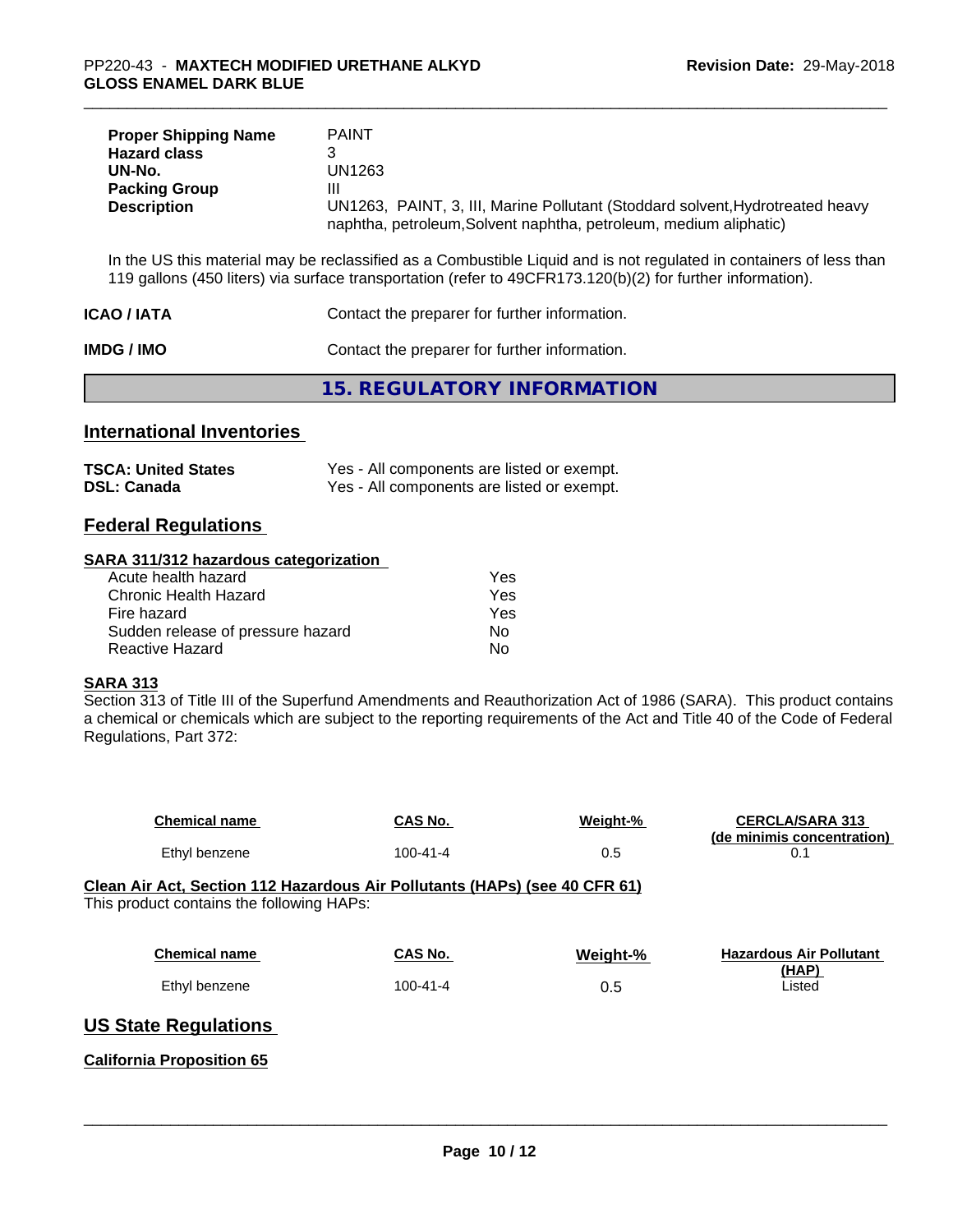# **WARNING:** Cancer and Reproductive Harm– www.P65warnings.ca.gov

#### **State Right-to-Know**

| <b>Chemical name</b> | <b>Massachusetts</b> | <b>New Jersey</b> | Pennsylvania |
|----------------------|----------------------|-------------------|--------------|
| Stoddard solvent     |                      |                   |              |
| Kaolin               |                      |                   |              |
| Titanium dioxide     |                      |                   |              |

#### **Legend**

X - Listed

## **16. OTHER INFORMATION**

**HMIS** - **Health:** 1\* **Flammability:** 2 **Reactivity:** 0 **PPE:** -

#### **HMIS Legend**

- 0 Minimal Hazard
- 1 Slight Hazard
- 2 Moderate Hazard
- 3 Serious Hazard
- 4 Severe Hazard
- **Chronic Hazard**
- X Consult your supervisor or S.O.P. for "Special" handling instructions.

*Note: The PPE rating has intentionally been left blank. Choose appropriate PPE that will protect employees from the hazards the material will present under the actual normal conditions of use.*

*Caution: HMISÒ ratings are based on a 0-4 rating scale, with 0 representing minimal hazards or risks, and 4 representing significant hazards or risks. Although HMISÒ ratings are not required on MSDSs under 29 CFR 1910.1200, the preparer, has chosen to provide them. HMISÒ ratings are to be used only in conjunction with a fully implemented HMISÒ program by workers who have received appropriate HMISÒ training. HMISÒ is a registered trade and service mark of the NPCA. HMISÒ materials may be purchased exclusively from J. J. Keller (800) 327-6868.*

 **WARNING!** If you scrape, sand, or remove old paint, you may release lead dust. LEAD IS TOXIC. EXPOSURE TO LEAD DUST CAN CAUSE SERIOUS ILLNESS, SUCH AS BRAIN DAMAGE, ESPECIALLY IN CHILDREN. PREGNANT WOMEN SHOULD ALSO AVOID EXPOSURE.Wear a NIOSH approved respirator to control lead exposure. Clean up carefully with a HEPA vacuum and a wet mop. Before you start, find out how to protect yourself and your family by contacting the National Lead Information Hotline at 1-800-424-LEAD or log on to www.epa.gov/lead.

| <b>Prepared By</b>      | <b>Product Stewardship Department</b><br>Benjamin Moore & Co.<br>101 Paragon Drive<br>Montvale, NJ 07645<br>800-225-5554 |
|-------------------------|--------------------------------------------------------------------------------------------------------------------------|
| <b>Revision Date:</b>   | 29-May-2018                                                                                                              |
| <b>Revision Summary</b> | Not available                                                                                                            |

#### Disclaimer

The information contained herein is presented in good faith and believed to be accurate as of the effective date shown